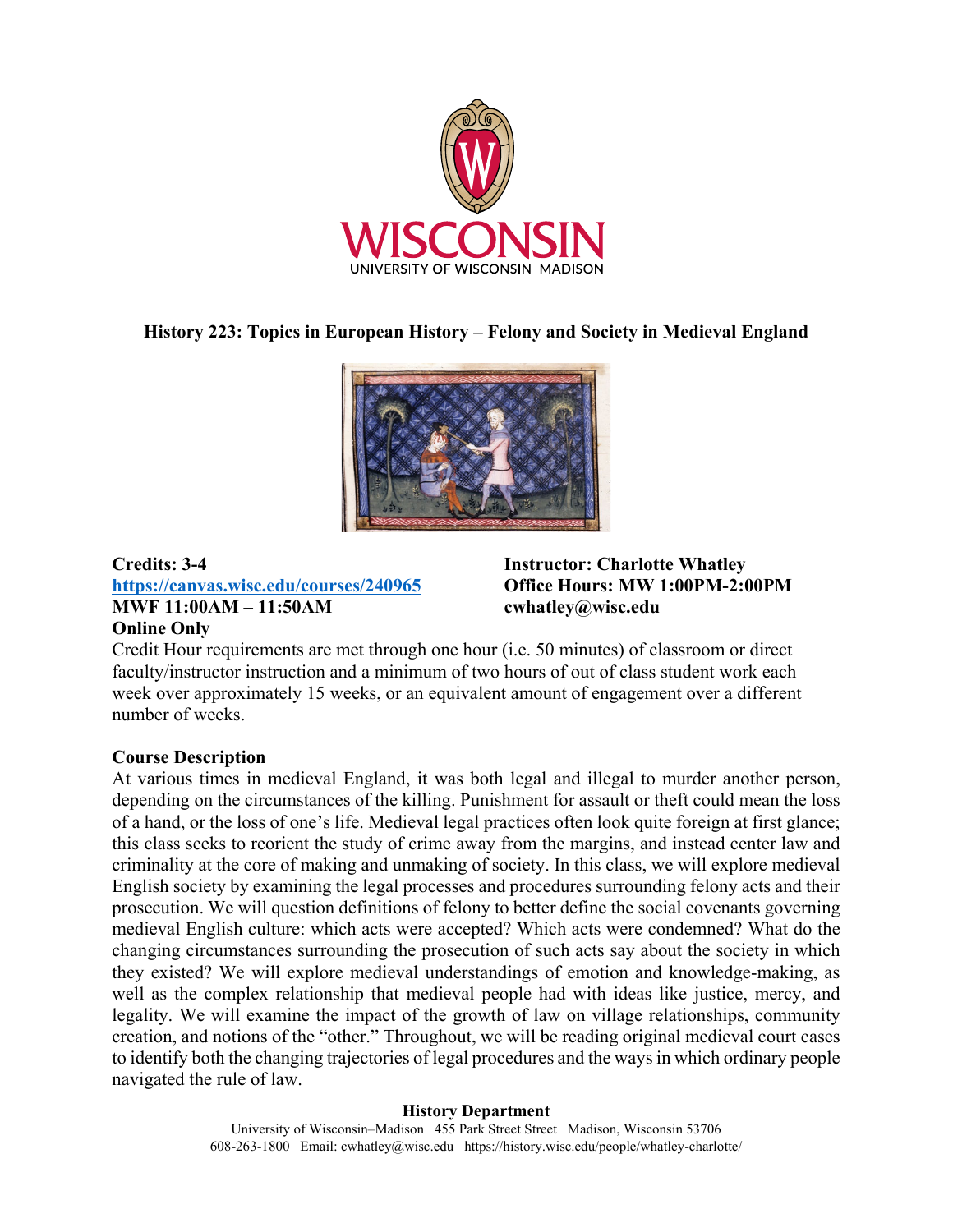For legal studies students, this course will help to historicize and contextualize legal procedures and their development. For students of history, this course will build your knowledge of why it matters to appreciate how law works in history: meanings that can be derived from close readings of legal texts, uses of and methods for legal sources, and ways of thinking about law and legal traditions and their role in making history.

### **Course Learning Outcomes**

By the end of this course, students will have gained a foundational knowledge of medieval English society and the effects of major historical events on the English legal tradition. In addition to this knowledge, however, we will also be working to hone students' skills as historians and writers. As a class group, we will engage in lively discussion to strengthen speaking skills and increase students' confidence as historians, while encouraging active listening. Both together and individually, we will be reading and analyzing primary documents and texts to improve analytical skills. Most of all, however, we will be working to expand students' capacity for critical thinking, encourage students to question what they read, and teach them the skills to begin to discover their own answers.

### **Assignments**

Your grade will be based on a combination of factors, including attendance, participation, a secondary source response paper, a primary source analysis, a midterm, and a final exam. Please see the percentage breakdown below.

- I. Participation: **20%** (this means that you not only attend class, but also that you make meaningful contribution to class discussion)
- II. Discussion Posts: **10%**
- III. Secondary Source Response Paper (3 pages): **15%**
- IV. Primary Source Analysis: **15%**
- V. Midterm Exam: **20%**
- VI. Final Exam: **20%**

**Grading scale: A** 94-100 **AB** 88-93 **B** 84-87 **BC** 78-83 **C** 70-77 **D** 60-69 **F** 0-59

### **Books**

There are no books to buy for this class. All reading assignments will be provided for you in the form of PDF files on the Learn@UW Course page. The primary source materials will be provided to you in a printed course packet, in a transcribed and translated form (Latin and English) with references so that you can view the original documents online at the Anglo-American Legal Tradition website, www.aalt.uh.edu.

### **Course Evaluations**

Students will be provided with an opportunity to evaluate this course and your learning experience. Student participation is an integral component of this course, and your feedback is important to me. I strongly encourage you to participate in the course evaluation.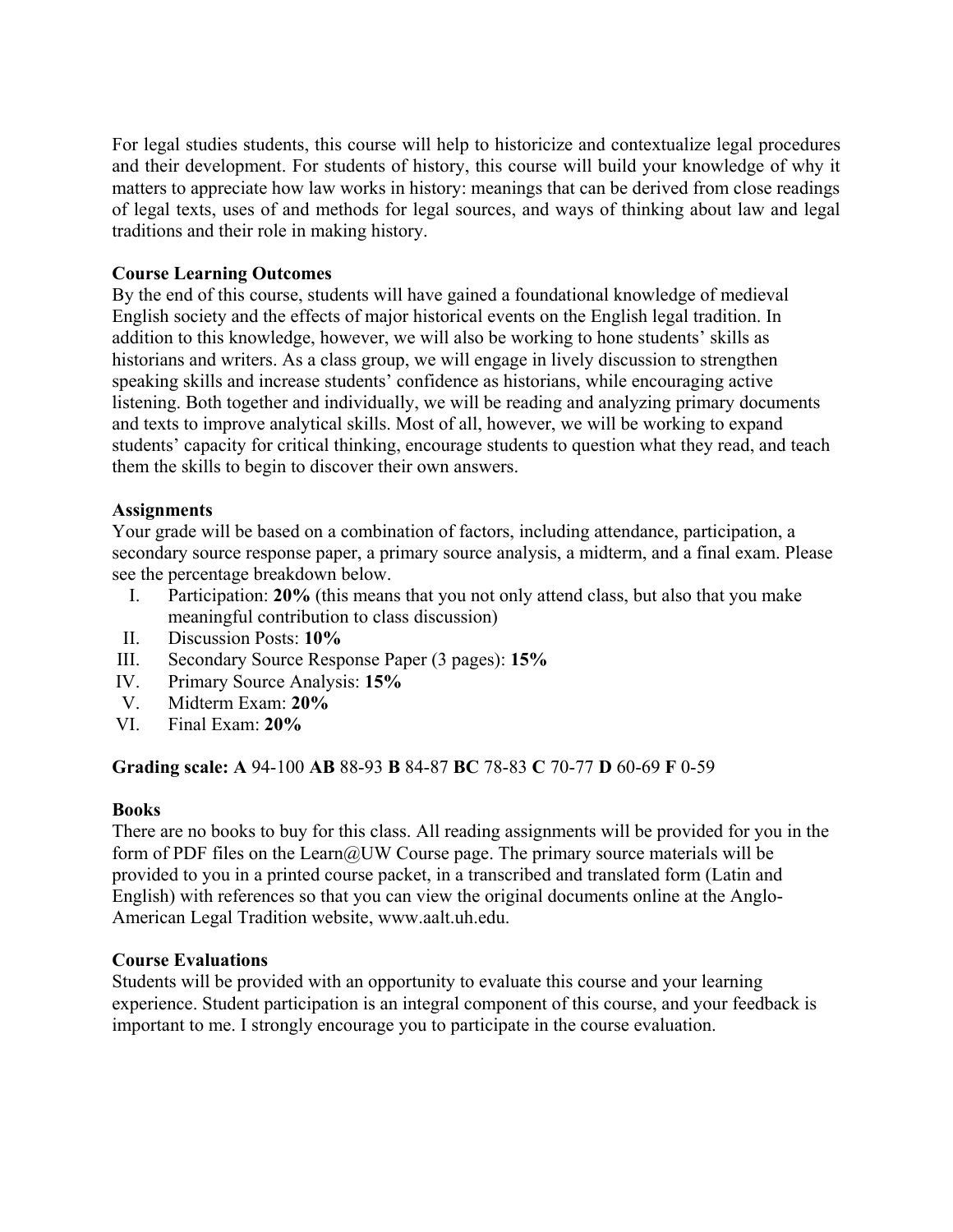#### **Digital Course Evaluation (AEFIS)**

 *For instructors using the campus digital course evaluation survey tool, AEFIS.* 

UW-Madison now uses an online course evaluation survey tool, AEFIS. In most instances, you will receive an official email two weeks prior to the end of the semester when your course evaluation is available. You will receive a link to log into the course evaluation with your NetID where you can complete the evaluation and submit it, anonymously. Your participation is an integral component of this course, and your feedback is important to me. I strongly encourage you to participate in the course evaluation.

#### **Academic Calendar & Religious Observances**

See: https://secfac.wisc.edu/academic-calendar/#religious-observances

#### **Academic Integrity Statement**

By virtue of enrollment, each student agrees to uphold the high academic standards of the University of Wisconsin-Madison; academic misconduct is behavior that negatively impacts the integrity of the institution. Cheating, fabrication, plagiarism, unauthorized collaboration, and helping others commit these previously listed acts are examples of misconduct which may result in disciplinary action. Examples of disciplinary action include, but is not limited to, failure on the assignment/course, written reprimand, disciplinary probation, suspension, or expulsion.

#### **Accommodations for Students with Disabilities Statement**

The University of Wisconsin-Madison supports the right of all enrolled students to a full and equal educational opportunity. The Americans with Disabilities Act (ADA), Wisconsin State Statute (36.12), and UW-Madison policy (Faculty Document 1071) require that students with disabilities be reasonably accommodated in instruction and campus life. Reasonable accommodations for students with disabilities is a shared faculty and student responsibility. Students are expected to inform me of their need for instructional accommodations by the end of the third week of the semester, or as soon as possible after a disability has been incurred or recognized. I will work either directly with you or in coordination with the McBurney Center to identify and provide reasonable instructional accommodations. Disability information, including instructional accommodations as part of a student's educational record, is confidential and protected under FERPA. (See: McBurney Disability Resource Center)

### **Diversity & Inclusion Statement**

Diversity is a source of strength, creativity, and innovation for UW-Madison. We value the contributions of each person and respect the profound ways their identity, culture, background, experience, status, abilities, and opinion enrich the university community. We commit ourselves to the pursuit of excellence in teaching, research, outreach, and diversity as inextricably linked goals.

The University of Wisconsin-Madison fulfills its public mission by creating a welcoming and inclusive community for people from every background – people who as students, faculty, and staff serve Wisconsin and the world.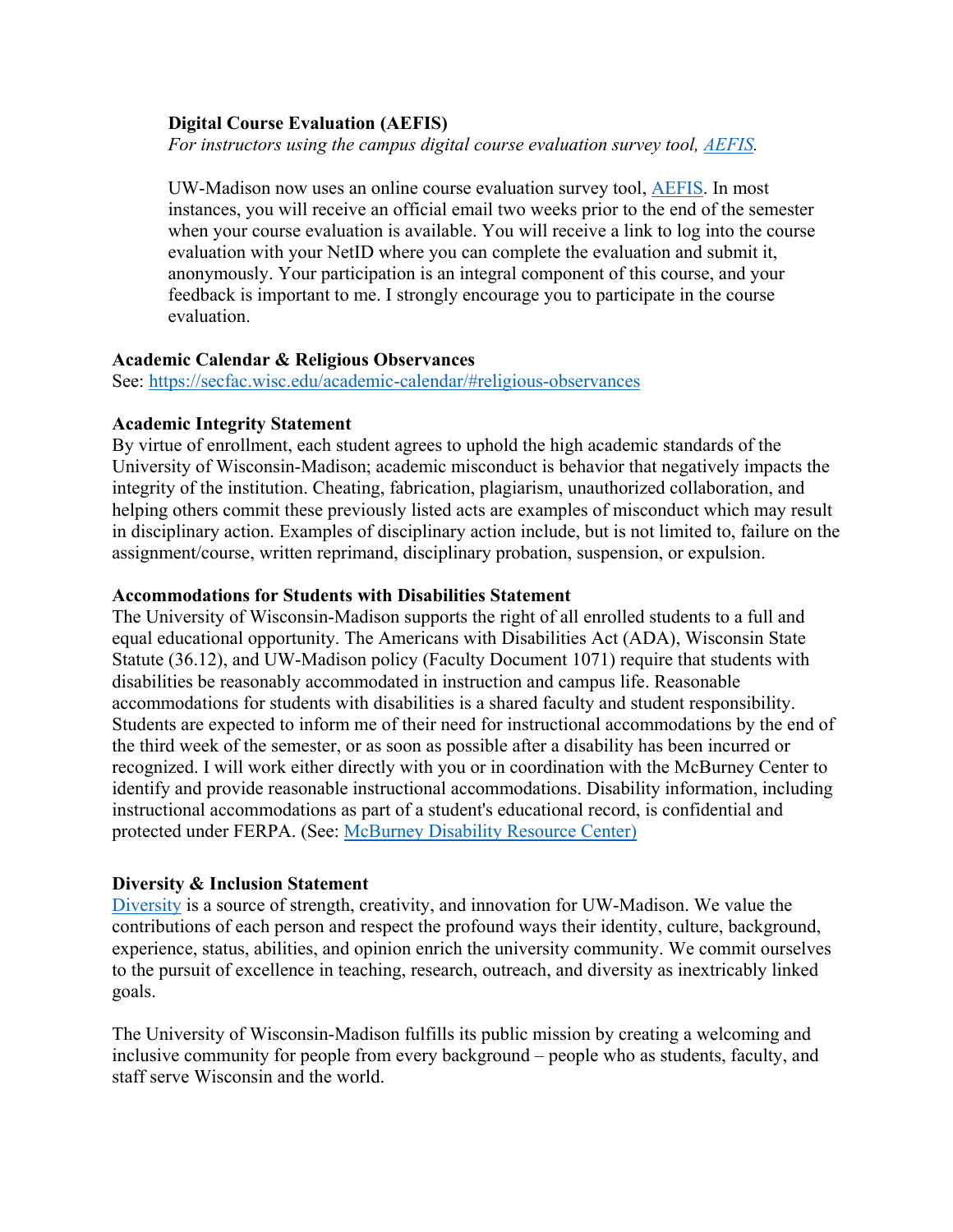## **A Word of Caution**

The topics and readings that we discuss in this course will, by their very nature, be difficult for some students to deal with. Murder, violence, and rape will necessarily be topics of conversation, but if we treat each other with respect and kindness, I know that these conversations will be fruitful learning experiences. I will absolutely warn students ahead of the readings that discuss sexual assault, and if a student needs to make alternative arrangements to discuss specific readings, I am happy to do so.

## **Course Schedule**

### **Week 1:**

**Monday, 1/25:** Introductions, Course Expectations, Syllabus Discussion

**Wednesday, 1/27:** What Is a Felony? Felony Crime in the Earliest Germanic Traditions *Readings*:

Lambert, T.B. "Theft, Homicide, and Crime in Late Anglo-Saxon Law." *Past & Present* 214 (2012): 3-43.

# **Week 2:**

**Monday 2/1:** Blood Feud or Murder? Wrath and Vengeance in Early England

**Wednesday 2/3:** Crime and the Early Church: Trial by Ordeal

*Readings*:

Hyams, Paul R. "Social Emotions in a Culture of Vengeance." In *Rancor and Reconciliation in Medieval England*. Ithaca: Cornell University Press, 2003.

Moore. R.I. "Power and Reason." In *The Formation of a Persecuting Society: Power and Deviance in Western Society*. Oxford: Basil Blackwell, 1987; 124-153.

The Anglo-Saxon Dooms (Selections): https://sourcebooks.fordham.edu/source/560- 975dooms.asp

### **Week 3:**

**Monday 2/8:** Criminal Jurisdiction: Church vs State

**Wednesday 2/10:** The Norman Conquest: Violent Change or Surprising Consistency? *Readings:* 

Wormald, Patrick. "Giving God and King their Due: Conflict and its Regulation in the Early English State." In *Legal Culture in the Early Medieval West: Law as Text, Image, and Experience*, London: Hambledon, 1999; 333-42.

Hyams, Paul R. "Vengeance and Peacemaking in the Century After the Norman Conquest." In *Rancor and Reconciliation in Medieval England*. Ithaca: Cornell University Press, 2003.

Downer, L.J., ed. *Leges Henrici Primi*. Oxford: Clarendon Press, 1996. (Selections)

# **Week 4:**

**Monday 2/15:** Community Liability in Crime Prosecution: Accusation and the Hue and Cry **Wednesday 2/17:** Reading and Understanding Medieval Legal Documents Part I: In Translation *Assignment:* 

**\*\*Secondary Source Response Paper Due\*\***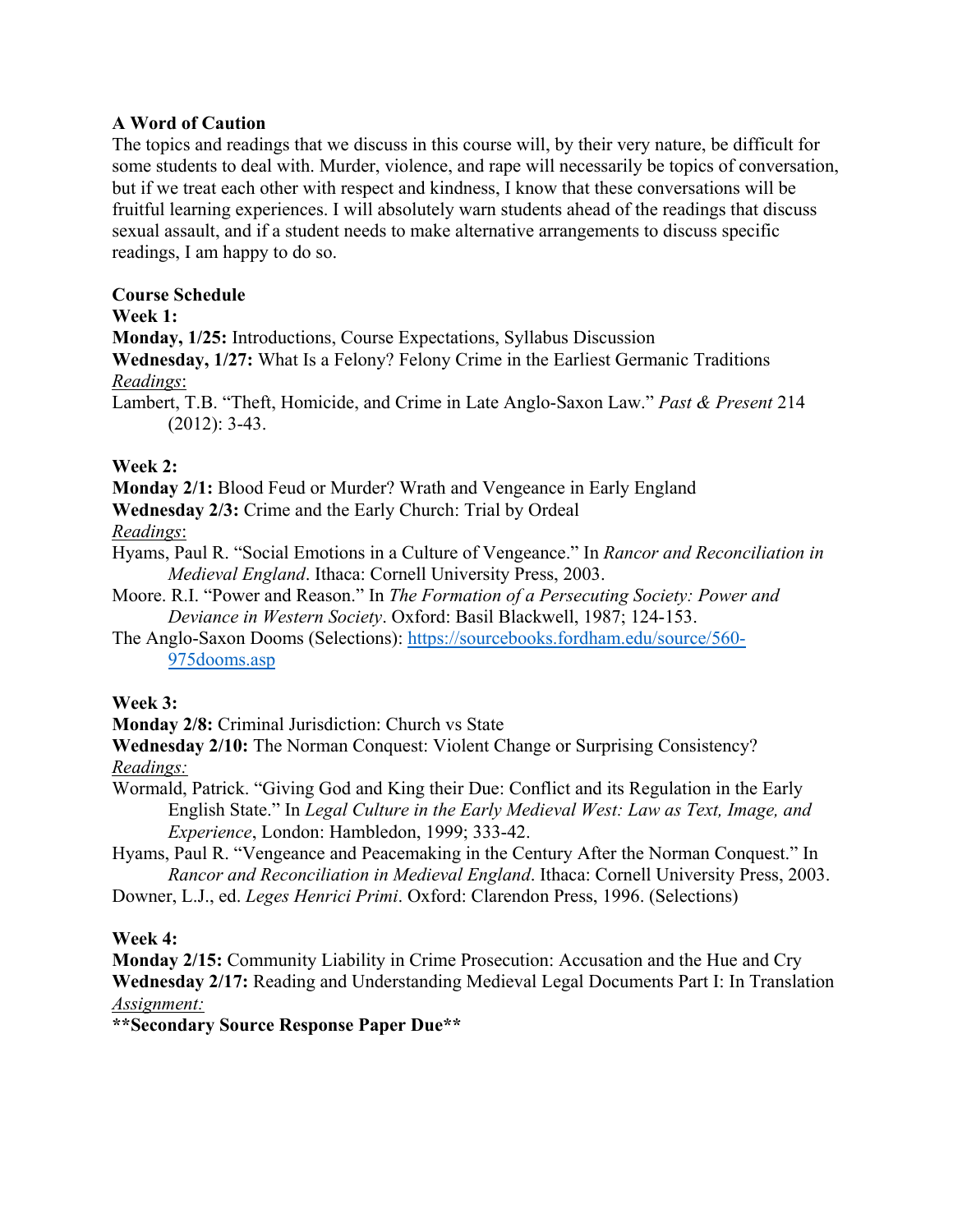*Readings:* 

- Green, Thomas A. "Societal Concepts of Criminal Liability for Homicide in Medieval England." *Speculum* 47, no. 4 (1972): 669-695.
- Shoemaker, Karl. "The Clerk William Tyssyngton and the Pursuit of Fugitives in the Late Thirteenth Century." In *Law and Society in Later Medieval England and Ireland: Essays in Honour of Paul Brand*, edited by Travis R. Baker 97-107. New York: Routledge, 2017.
- Hall, G.D.G. and M.T. Clanchy, eds. "Book XIV." *The Treatise on the Laws and Customs of the Realm of England Commonly Called Glanvill*. Oxford: Clarendon Press, 2002.

**Week 5:** 

**Monday 2/22:** Procedures for Medieval Felony Prosecution

**Wednesday 2/24:** Is Homicide Ever Excusable?

*Readings:* 

- Hurnard, Naomi D. "Procedure." In *The King's Pardon for Homicide Before A.D.1307*. Oxford: Clarendon Press, 1997; 31-67.
- Hurnard, Naomi D. "Excusable Homicide." In *The King's Pardon for Homicide Before A.D.1307*. Oxford: Clarendon Press, 1997; 68-109.

### **Week 6:**

**Monday 3/1:** To Stay or to Run: Options for the Accused

**Wednesday 3/3:** Sanctuary and Abjuration: What Is Justice?

*Readings:* 

- Hurnard, Naomi D. "*Meticulosi* and Fugitives for Excusable Homicide." In *The King's Pardon for Homicide Before A.D.1307*. Oxford: Clarendon Press, 1997; 132-152.
- Shoemaker, Karl. "Sanctuary in the Century After the Norman Conquest." In *Sanctuary and Crime in the Middle Ages, 400-1500*. New York: Fordham University Press, 2011; 95- 111.
- Selected Sanctuary Cases from the English Eyre Rolls in Translation

**Week 7:** 

**Monday 3/8:** *Ponitur super patria*: Community Memory and Criminal Litigation

**Wednesday 3/10:** Jury, Community, and the Other

*Readings:*

- Green, Thomas A. "The Criminal Trial Jury: Origins and Early Development An Interpretive Overview." In *Verdict According to Conscience: Perspectives on the English Criminal Trial Jury: 1200-1800*. Chicago: University of Chicago Press, 1988; 3-27.
- Green, Thomas A. "Judge, Jury, and the Evolution of the Criminal Law in Medieval England." In *Verdict According to Conscience: Perspectives on the English Criminal Trial Jury: 1200-1800*. Chicago: University of Chicago Press, 1988; 65-102.
- Selected Cases in Translation from the English Eyre Rolls (See course packet)

# **\*\*Midterm Exam\*\***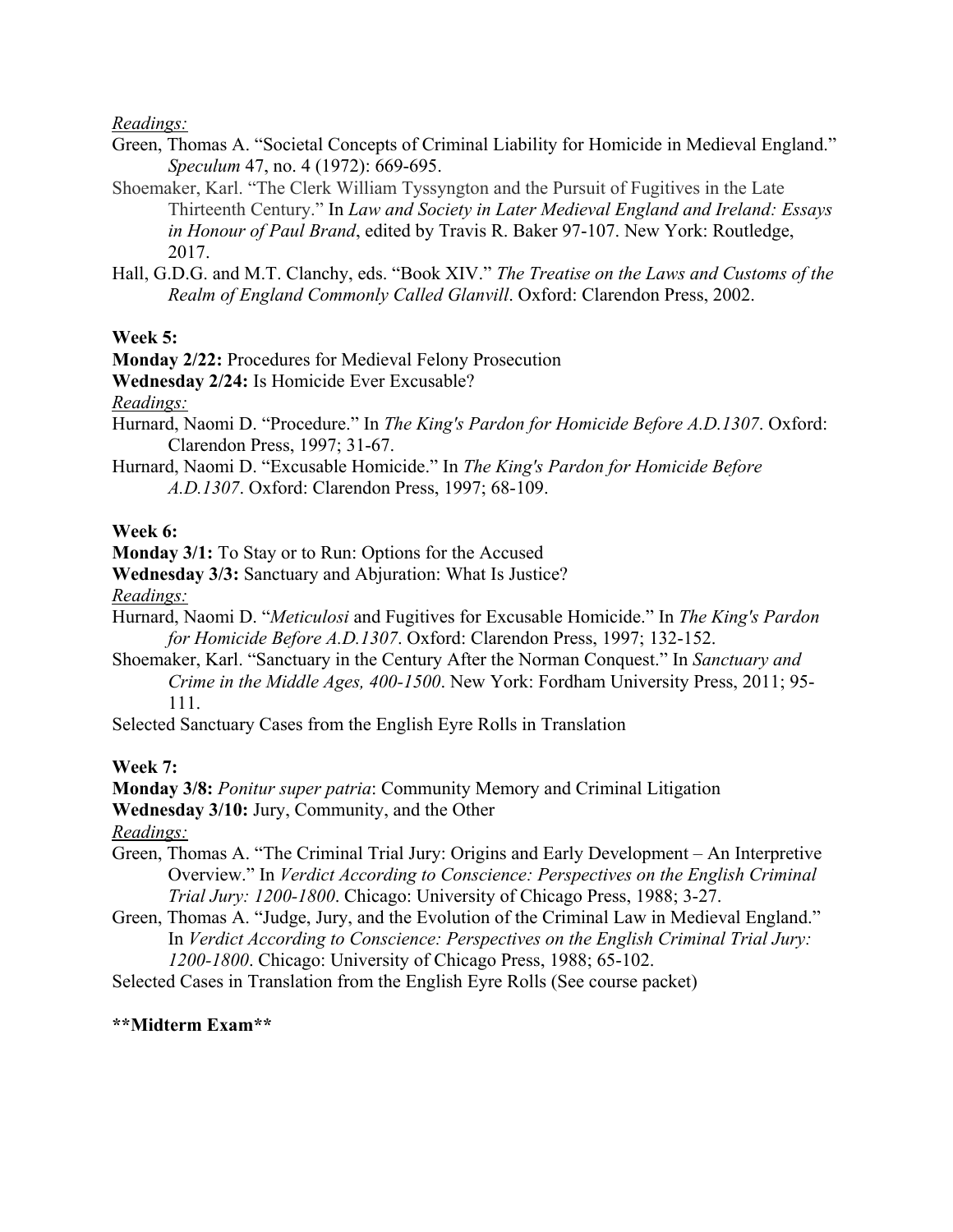### **Week 8:**

**Monday 3/15:** Crime and the Later Church: IV Lateran

**Wednesday 3/17:** Bureaucratization and Law: Record-Keeping and Its Effects on Prosecution *Readings:* 

- Clanchy, Michael. "The Proliferation of Documents." In *From Memory to Written Record: England 1066-1307*. 3rd edition. Oxford: Wiley Blackwell, 2012, 46-80.
- McSweeney, Thomas J. "The King's Courts and the King's Soul: Pardoning as Almsgiving in Medieval England." *Reading Medieval Studies* 40 (2014): 159-75.

Canons from Lateran IV (Selected) https://sourcebooks.fordham.edu/source/lat4-select.asp

# **Week 9:**

**Monday 3/22:** What Did Medieval People Know about Law? Settlement and Extra-Legal Negotiation

**Wednesday 3/24:** Women in Late-Medieval Law

*Readings:* 

- Klerman, Daniel. "Settlement and the Decline of Private Prosecution in Thirteenth-Century England." *Law and History Review* 19, no. 1 (2001) 1-65.
- Neville, Cynthia J. "Common Knowledge of the Common Law in Later Medieval England." *Canadian Journal of History/Annales canadiennes d'histoire* 29, no. 3 (1994): 461-478.
- Chaucer, Geoffrey. "The Wife of Bath's Tale" In *The Canterbury Tales*. New York: Penguin, 2003.

# **Week 10:**

**Monday 3/29:** Anger and Emotion in Felony Defense

**Wednesday 3/31:** Conscience in Medieval England

*Assignment:* 

**\*\*Primary Source Analysis Due\*\*** 

# *Readings:*

- Kamali, Elizabeth Papp. "The Devil's Daughter of Hell Fire: Anger's Role in Medieval English Felony Cases." *Law and History Review* 35, no. 1 (2017): 155-200.
- King, Peter. "Emotions in Medieval Thought." In *Oxford Handbook on Emotion*. (Forthcoming) 1-27.
- James H. Morey (ed.), *Prik of Conscience*, TEAMS Middle English Texts Series. Kalamazoo: Medieval Institute Publications, 2012; Part V, Lines 1366-1906.

# **Week 11:**

**Monday 4/5:** Prosecution and Litigation as Ritual, Part I: Defining the Ritual

**Wednesday 4/7:** Prosecution and Litigation as Ritual, Part II: Rituals of Law and Social Order *Readings:* 

- Bell, Catherine. "Ritual and Power." In *Ritual Theory, Ritual Practice*. Oxford: Oxford University Press, 1996; 171-224.
- Hurnard, Naomi D. "The Right of Appeal." In *The King's Pardon for Homicide Before A.D.1307*. Oxford: Clarendon Press, 1997; 171-194.
- Selected Cases from the Coroner's Rolls and Rolls of Gaol Delivery